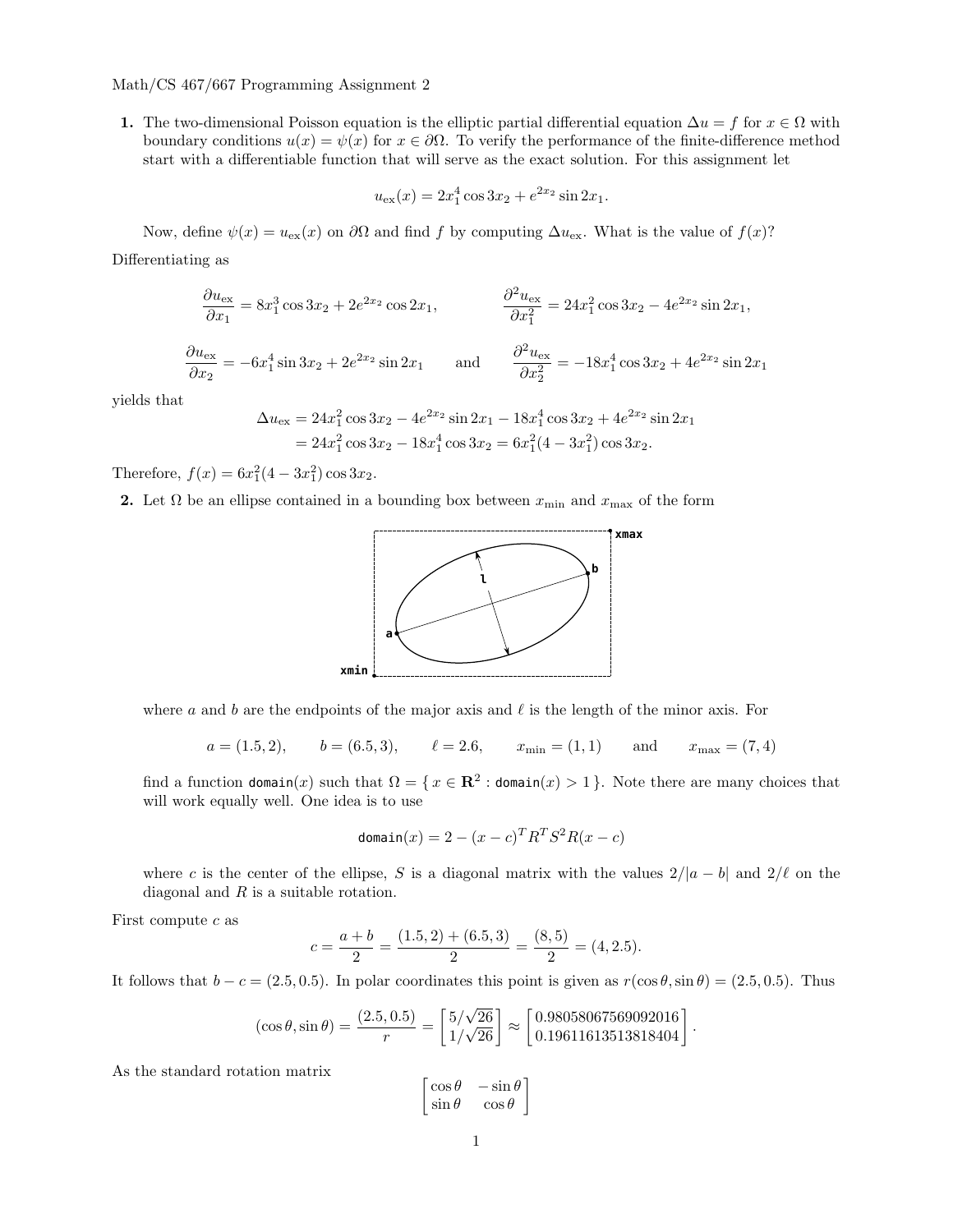rotates points counterclockwise about the origin, choose

$$
R = \begin{bmatrix} \cos(-\theta) & -\sin(-\theta) \\ \sin(-\theta) & \cos(-\theta) \end{bmatrix} = \begin{bmatrix} \cos\theta & \sin\theta \\ -\sin\theta & \cos\theta \end{bmatrix}
$$

to rotate the major and minor axis of the ellipse clockwise so they line up with the *x* and *y* axis of the cartesian plane. Code to implement and test domain in Julia is given by

```
1 using LinearAlgebra
2
3 function domain(x)
4 a=[1.5, 2.0]5 b=[6.5,3.0]
6 \t l=2.67 \text{ } c=(a+b)/2w=norm(b-a)9 CS=(b-c)/norm(b-c)10 S=[2/w 0.0; 0.0 2/l]
11 R=[cs[1] cs[2]; -cs[2] cs[1]]
12 return 2-(x-c)'*R'*S*S*R*(x-c)
13 end
14
15 println("on boundary domain([1.5,2.0]=",domain([1.5,2.0]))
16 println("on boundary domain([6.5,3.0]=",domain([6.5,3.0]))
17 println("inside domain([4.0,2.5])=",domain([4.0,2.5]))
18 println("outside domain([7.0,3.5])=",domain([7.0,3.5]))
  The output
```
on boundary domain([1.5,2.0]=0.9999999999999996 on boundary domain([6.5,3.0]=0.9999999999999996 inside domain([4.0,2.5])=2.0 outside domain([7.0,3.5])=0.39417387346381405

demonstrates for a few keys points that

 $domain(x) > 1$  for *x* inside the ellipse,  $domain(x) = 1$  for *x* on the boundary, domain $(x)$  < 1 for *x* outside the ellipse.

**3.** Subdivide the bounding box horizontally using mres = 100 grid points and vertically with the same spacing. This is how the program poisson.jl from class creates the grid. Then use the 5-point stencil



to create an approximate solution  $u_{\text{ap}}$  to Poisson's equation. Define

$$
||u||^2 = \sum_{x \in \mathcal{J}} |u(x)|^2 h^2 \quad \text{where} \quad h = \frac{6}{\text{mres} - 1}, \quad \mathcal{J} = \{x_{ij} : x_{ij} \in \Omega\}
$$

and  $x_{ij}$  are the grid points. Find the error  $||u_{ap} - u_{ex}||$  in your approximation and check that it is approximately 6.5213971543769285. What is the relative error  $||u_{ap} - u_{ex}||/||u_{ex}||$ ?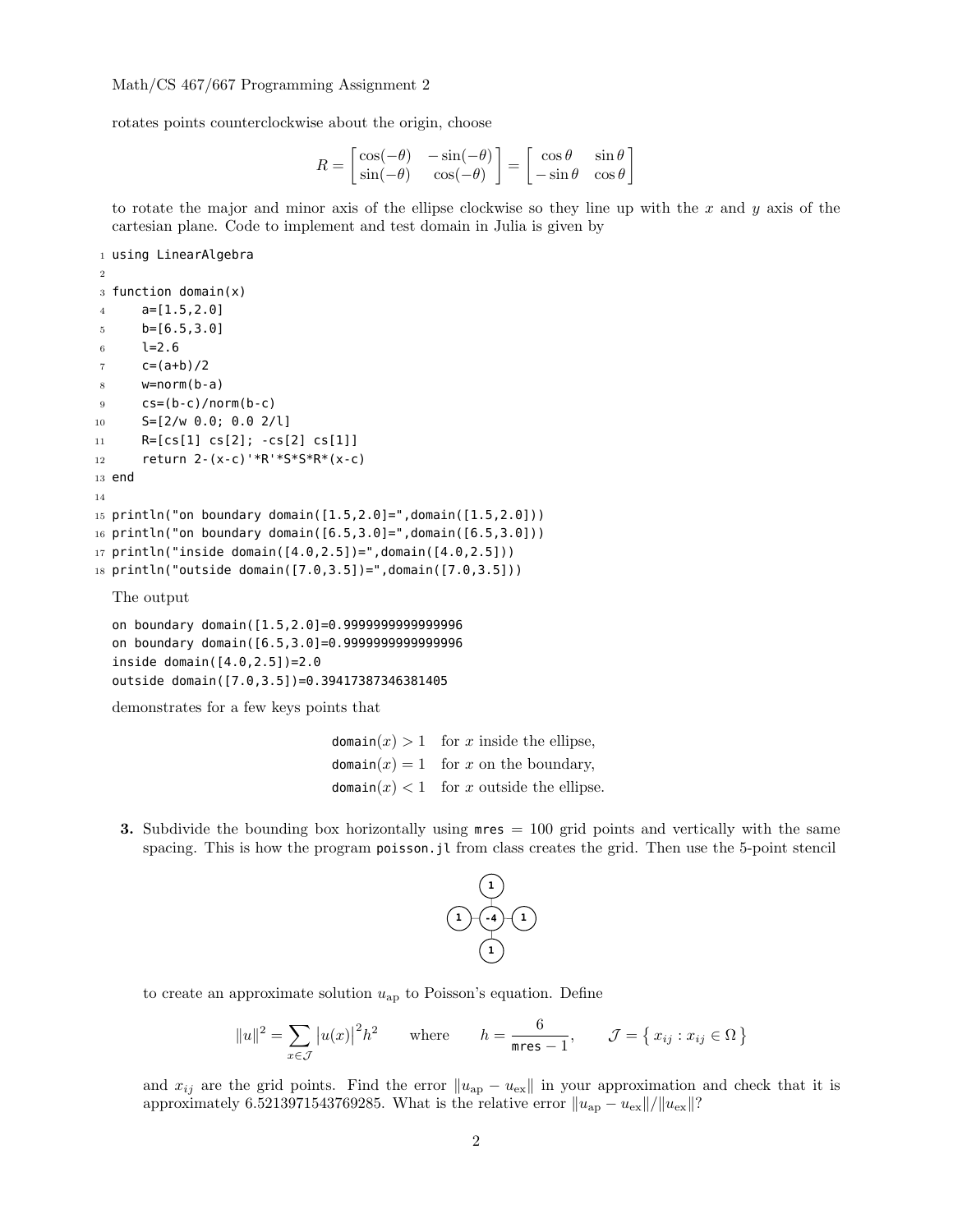Modifications to the code developed in class for the domain specified above and the functions *f* and *ψ* led to

```
1 # poisson.jl -- Solve the Poisson Equation
2 #
3 \# del^2 y = f for x such that domain(x)>c
4 \# y = psi for x such that domain(x)=c
5
6 using SparseArrays, LinearAlgebra, Plots
7
8 xmin=[1,1]
9 xmax=[7,4]
10 mres=100
11
12 # specify the boundary condition
13 function psi(x)14 return 2*x[1]^4*cos(3*x[2])+exp(2*x[2])*sin(2*x[1])
15 end
16
17 # specify the distribution
18 function f(x)
19 return 6*x[1]^2*(4-3*x[1]^2)*cos(3*x[2])
20 end
21
22 # create spatial grid to fit the desired resolution
23 if xmax[1]-xmin[1]<xmax[2]-xmin[2]
24 dx=(xmax[2]-xmin[2])/(mres-1)
25 else
26 dx=(xmax[1]-xmin[1])/(mres-1)
27 end
28 nu=Int.(round.((xmax-xmin)/dx).+1)
29 image=zeros(Int,nu...)
30 xmax=xmin+dx*(nu.-1)
31 x1s=[xmin[1]+(i1-1)*dx for i1=1:size(image)[1]]
32 x2s=[xmin[2]+(i2-1)*dx for i2=1:size(image)[2]]
33 function xi(i)
34 return [x1s[i[1]],x2s[i[2]]]
35 end
36
37 # specify the domain
38 function domain(x)
39 a=[1.5,2.0]
40 b=[6.5,3.0]
41 l=2.6
42 c=(a+b)/243 w=norm(b-a)
44 CS=(b-c)/norm(b-c)45 S=[2/w 0.0; 0.0 2/l]
46 R=[cs[1] cs[2]; -cs[2] cs[1]]
47 return 2-(x-c)'*R'*S*S*R*(x-c)
48 end
49
50 # count the grid points inside the domain
51 function enumerate()
52 count=0
```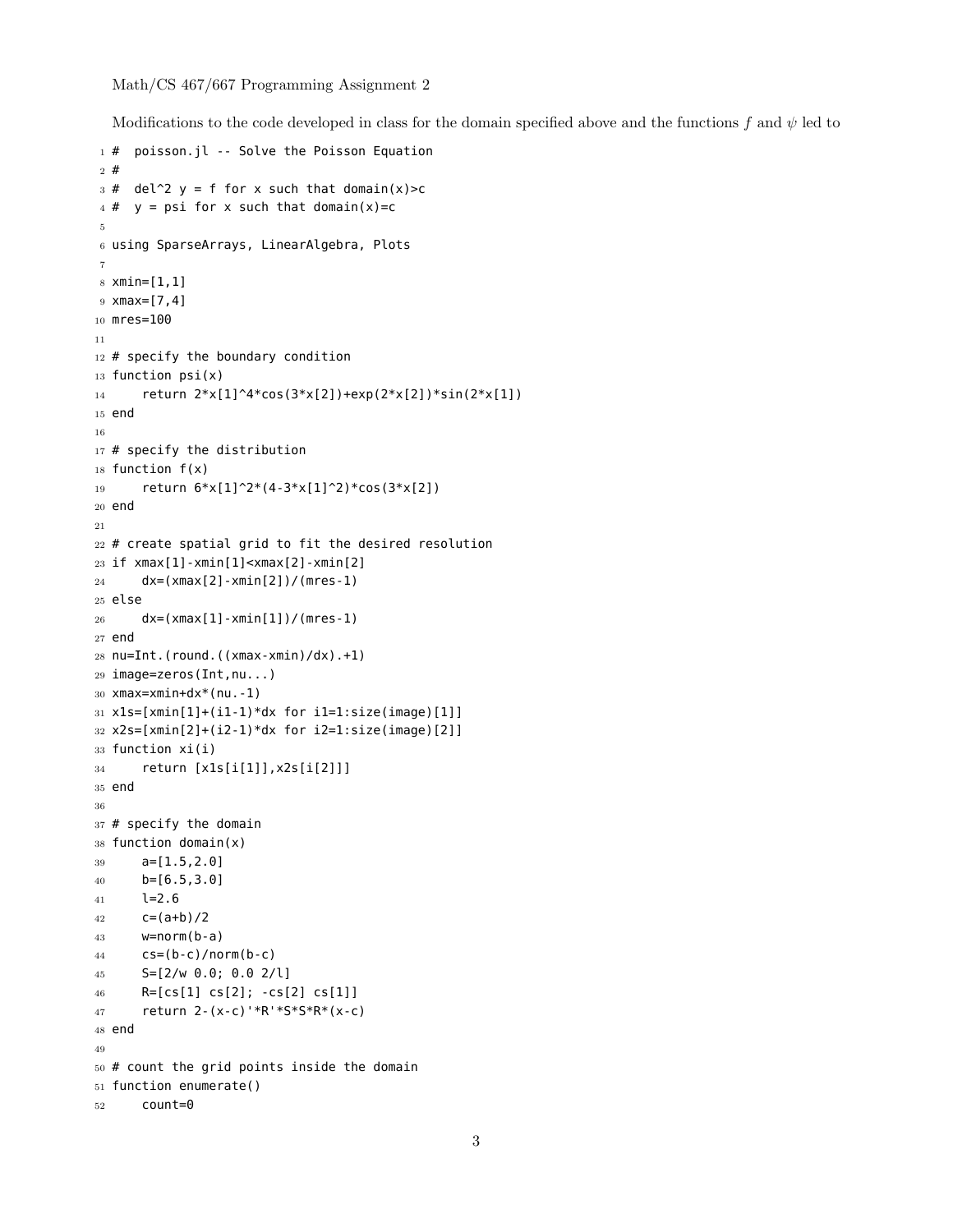Math/CS 467/667 Programming Assignment 2

```
53 for il=2:size(image)[1]-1
54 for i2=2:size(image)[2]-1
55 if domain(xi([i1,i2]))>1.0
56 count+=1
57 image[i1,i2]=count
58 end
59 end
60 end
61 return count
62 end
63
64 # create A and F using the 4-point stencil
65 function stencil(count)
66 xs=[]; ys=[]; as=[]
67 fv=Vector{Float64}(undef,count)
68 for i1=1:size(image)[1]
69 for i2=1:size(image)[2]
70 function look(j1,j2)
71 if image[j1,j2]>0
72 push!(xs,image[i1,i2])
73 push!(ys,image[j1,j2])
74 push!(as,1.0)
75 else
76 fv[image[i1,i2]]-=psi(xi([j1,j2]))
77 end
78 end
79 if image[i1,i2]>0
80 f_v[image[i1, i2]] = dx^2 * f(xi([i1, i2]))81 push!(xs,image[i1,i2])
82 push!(ys,image[i1,i2])
83 push!(as,-4.0)
84 look(i1,i2-1)
85 look(i1-1,i2)
86 look(i1+1,i2)
87 look(i1,i2+1)
88 end
89 end
90 end
91 return (sparse(Int.(xs),Int.(ys),Float64.(as)),fv)
92 end
93
94 # by construction the exact solution is psi
95 function exact(count)
96 xv=zeros(count)
97 for i1=1:size(image)[1]
98 for i2=1:size(image)[2]
99 if image[i1,i2]>0
100 xv[image[i1, i2]] =psi(xi([i1, i2]))101 end
102 end
103 end
104 return xv
105 end
```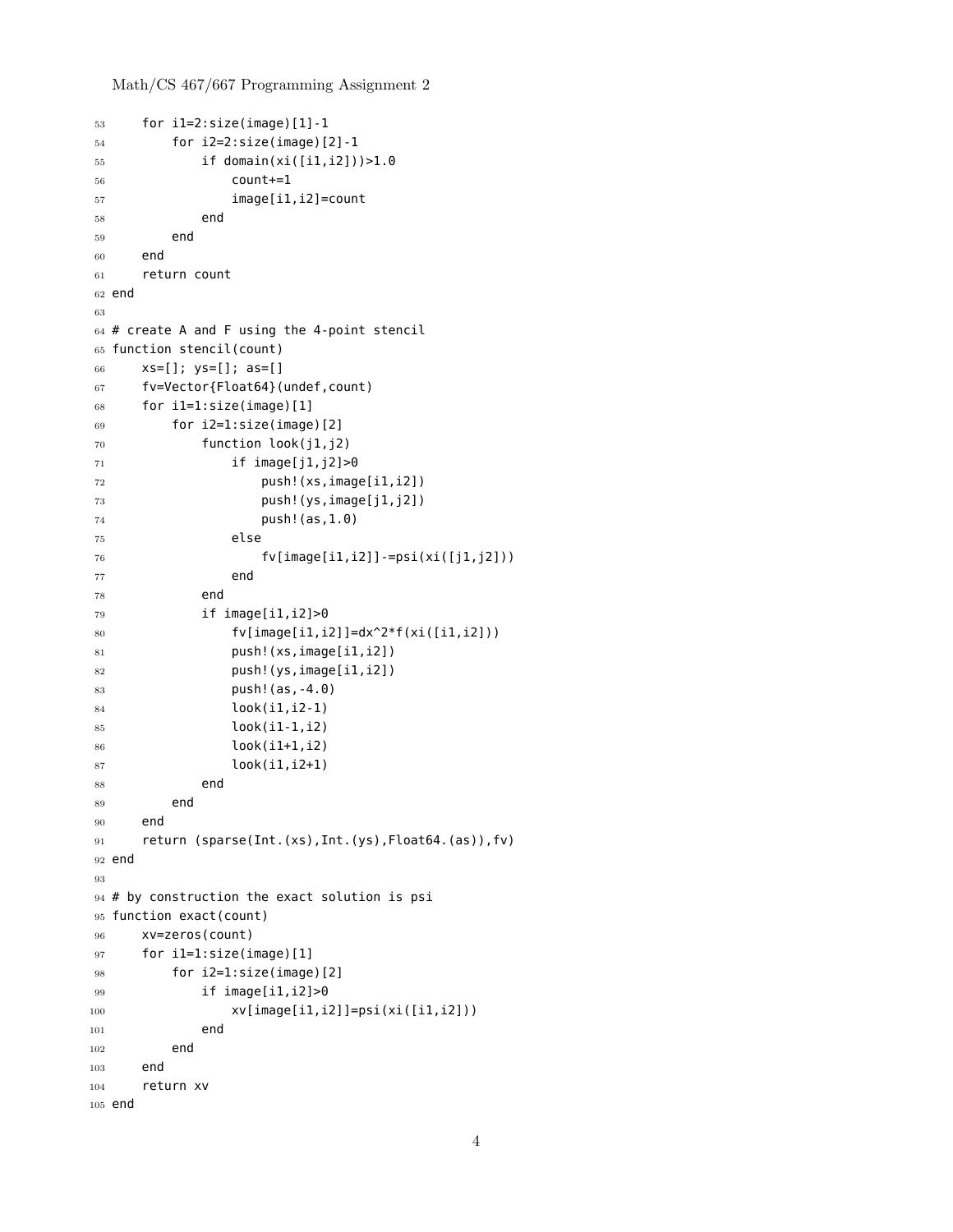Math/CS 467/667 Programming Assignment 2

```
106
107 # convert a solution back to the grid
108 function physical(x)
109 black=minimum(x)
110 p=zeros(nu...)
111 for il=1:size(image)[1]
112 for i2=1:size(image)[2]
113 if image[i1,i2]>0
114 p[i1,i2]=x[image[i1,i2]]
115 else
116 p[i1,i2]=black
117 end
118 end
119 end
120 return p
121 end
122
123 # various plotting functions
124 function pltdomain()
125 heatmap(x1s,x2s,(x->min(1,x)).(image)',c=:hot)
126 end
127 function plterror()
128 heatmap(x1s,x2s,physical(Uap-Uex)',c=:hot)
129 end
130 function pltexact()
131 heatmap(x1s,x2s,physical(Uex)',c=:hot)
132 end
133 function pltapprox()
134 heatmap(x1s,x2s,physical(Uap)',c=:hot)
135 end
136
137 # solve the problem and print the error
138 count=enumerate()
139 Uex=exact(count)
140 A,F=stencil(count)
141 Uap=A\F
142 nerr=norm(Uap-Uex)*dx
143 println("When mres=",mres," then |Uap-Uex|=",nerr)
144 println("Relative error |Uap-Uex|/|Uex|=",nerr/(norm(Uex)*dx))
145
146 pltdomain()
147 savefig("domain.png")
148 plterror()
149 savefig("error.png")
150 pltexact()
151 savefig("exact.png")
152 pltapprox()
153 savefig("approx.png")
   with output
   When mres=100 then |Uap-Uex|=6.521397154376893
   Relative error |Uap-Uex|/|Uex|=0.002093026176747157
```
Note the computed error agrees with the value given in the problem.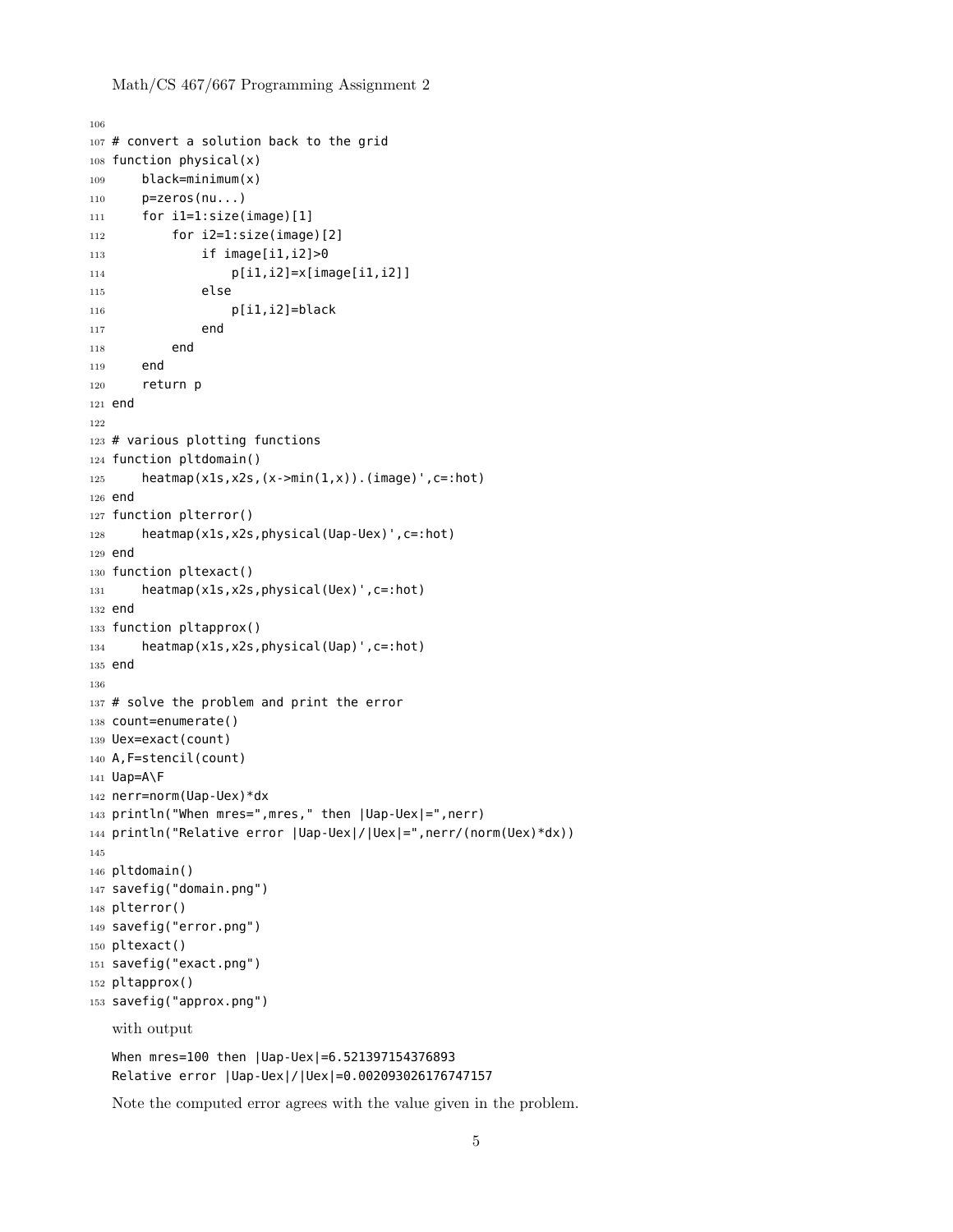For reference, we also include plots of the domain, exact solution, approximation and error.



**4.** Let  $E_n = ||u_{ap} - u_{ex}||$  be the error when mres = *n*. Verify the order of convergence of the 5-point stencil is  $\mathcal{O}(h^2)$  by checking that  $E_n/E_{2n} \approx 4$  for  $n = 100, 200, 400$  and 800. Although the boundary is only resolved with  $\mathcal{O}(h)$ , why in this case does that not affect the convergence of the solution?

All code from the previous question was enclosed into a routine called en(mres) so that the calculation could easily be repeated for different values of  $mres = n$ . This led to the program

```
1 # poisson.jl -- Solve the Poisson Equation
2 #
3 \# del^2 y = f for x such that domain(x)>c
4 \# y = psi for x such that domain(x)=c
5
6 using SparseArrays, LinearAlgebra, Plots, Printf
7
8 function en(mres)
9 xmin=[1,1]
10 xmax=[7,4]
11
12 # specify the boundary condition
13 function psi(x)
14 return 2*x[1]^4*cos(3*x[2])+exp(2*x[2])*sin(2*x[1])15 end
16
17 # specify the distribution
18 function f(x)
```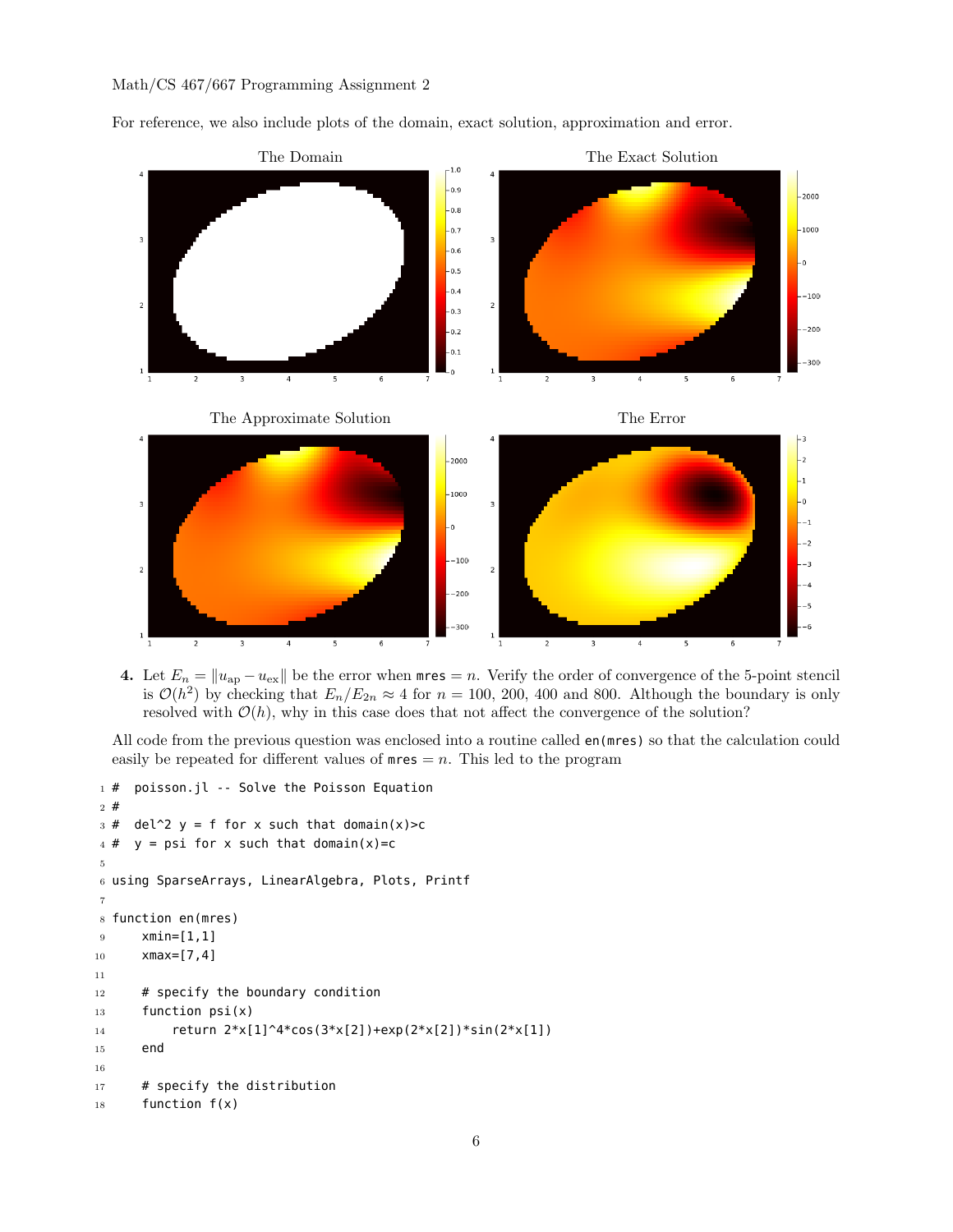Math/CS 467/667 Programming Assignment 2

```
19 return 6*x[1]^2*(4-3*x[1]^2)*cos(3*x[2])
20 end
21
22 # create spatial grid to fit the desired resolution
23 if xmax[1]-xmin[1]<xmax[2]-xmin[2]
24 dx=(xmax[2]-xmin[2])/(mres-1)
25 else
26 dx=(xmax[1]-xmin[1])/(mres-1)
27 end
28 nu=Int.(round.((xmax-xmin)/dx).+1)
29 image=zeros(Int,nu...)
30 xmax=xmin+dx*(nu.-1)
31 x1s=[xmin[1]+(i1-1)*dx for i1=1:size(image)[1]]32 \times 2s=[xmin[2]+(i2-1)*dx for i2=1:size(iimage)[2]33 function xi(i)
34 return [x1s[i[1]],x2s[i[2]]]
35 end
36
37 # specify the domain
38 function domain(x)
39 a=[1.5,2.0]
40 b=[6.5,3.0]
41 l=2.6
42 c=(a+b)/243 w=norm(b-a)
44 cs=(b-c)/norm(b-c)
45 S=[2/w 0.0; 0.0 2/l]
46 R=[cs[1] cs[2]; -cs[2] cs[1]]
47 return 2-(x-c)'*R'*S*S*R*(x-c)
48 end
49
50 # count the grid points inside the domain
51 function enumerate()
52 count=0
53 for i1=2:size(image)[1]-1
54 for i2=2:size(image)[2]-1
55 if domain(xi([i1,i2]))>1.0
56 count+=1
57 image[i1,i2]=count
58 end
59 end
60 end
61 return count
62 end
63
64 # create A and F using the 4-point stencil
65 function stencil(count)
66 xs=[]; ys=[]; as=[]
67 fv=Vector{Float64}(undef,count)
68 for i1=1:size(image)[1]
69 for i2=1:size(image) [2]
70 function look(j1,j2)
71 if image[j1,j2]>0
```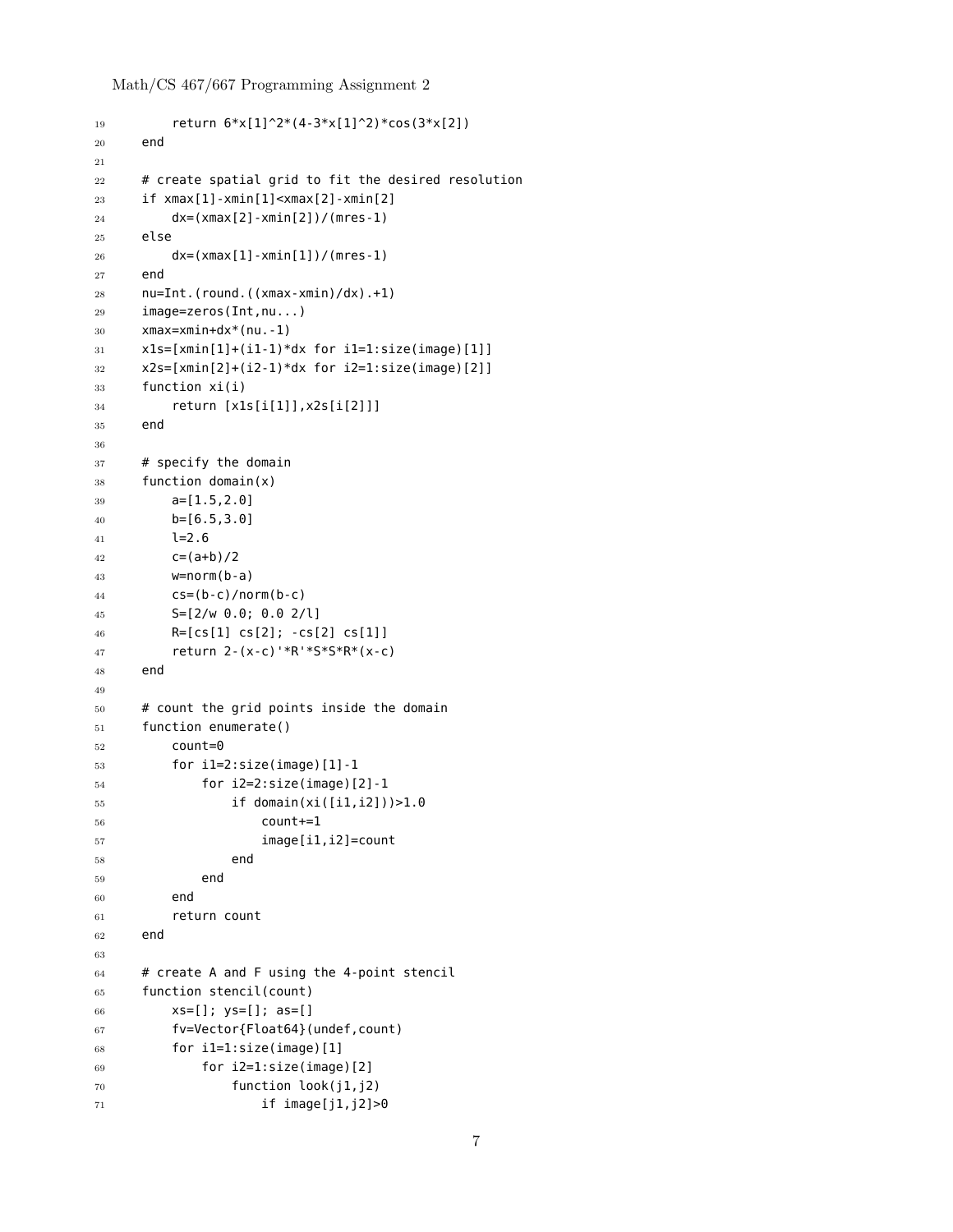Math/CS 467/667 Programming Assignment 2

```
72 push!(xs,image[i1,i2])
73 push!(ys,image[j1,j2])
74 push!(as,1.0)
75 else
76 fv[image[i1,i2]]-=psi(xi([j1,j2]))
77 end
78 end
79 if image[i1,i2]>0
80 f_v[image[i1, i2]] = dx^2 * f(xi([i1, i2]))81 push!(xs,image[i1,i2])
82 push!(ys,image[i1,i2])
83 push!(as,-4.0)
84 look(i1,i2-1)
85 look(i1-1,i2)
86 look(i1+1,i2)
87 look(i1,i2+1)
88 end
89 end
90 end
91 return (sparse(Int.(xs),Int.(ys),Float64.(as)),fv)
92 end
93
94 # by construction the exact solution is psi
95 function exact(count)
96 xv=zeros(count)
97 for i1=1:size(image)[1]
98 for i2=1:size(image)[2]
99 if image[i1,i2]>0
100 xv[image[i1, i2]] =psi(xi([i1, i2]))101 end
102 end
103 end
104 return xv
105 end
106
107 # solve the problem and print the error
108 count=enumerate()
109 Uex=exact(count)
110 A,F=stencil(count)
111 Uap=A\F
112 nerr=norm(Uap-Uex)*dx
113 return nerr
114 end
115
116 @printf("%6s %22s %22s\n","n","E(n)","E(n)/E(2n)")
117 for mr in [100,200,400,800]
118 @printf("%6d %22.15e %22.15f\n",mr,en(mr),en(mr)/en(2*mr))
119 end
  with output
     n E(n) E(n)/E(2n)100 6.521397154376893e+00 4.126494235784221
    200 1.580372292253434e+00 4.058703661426537
```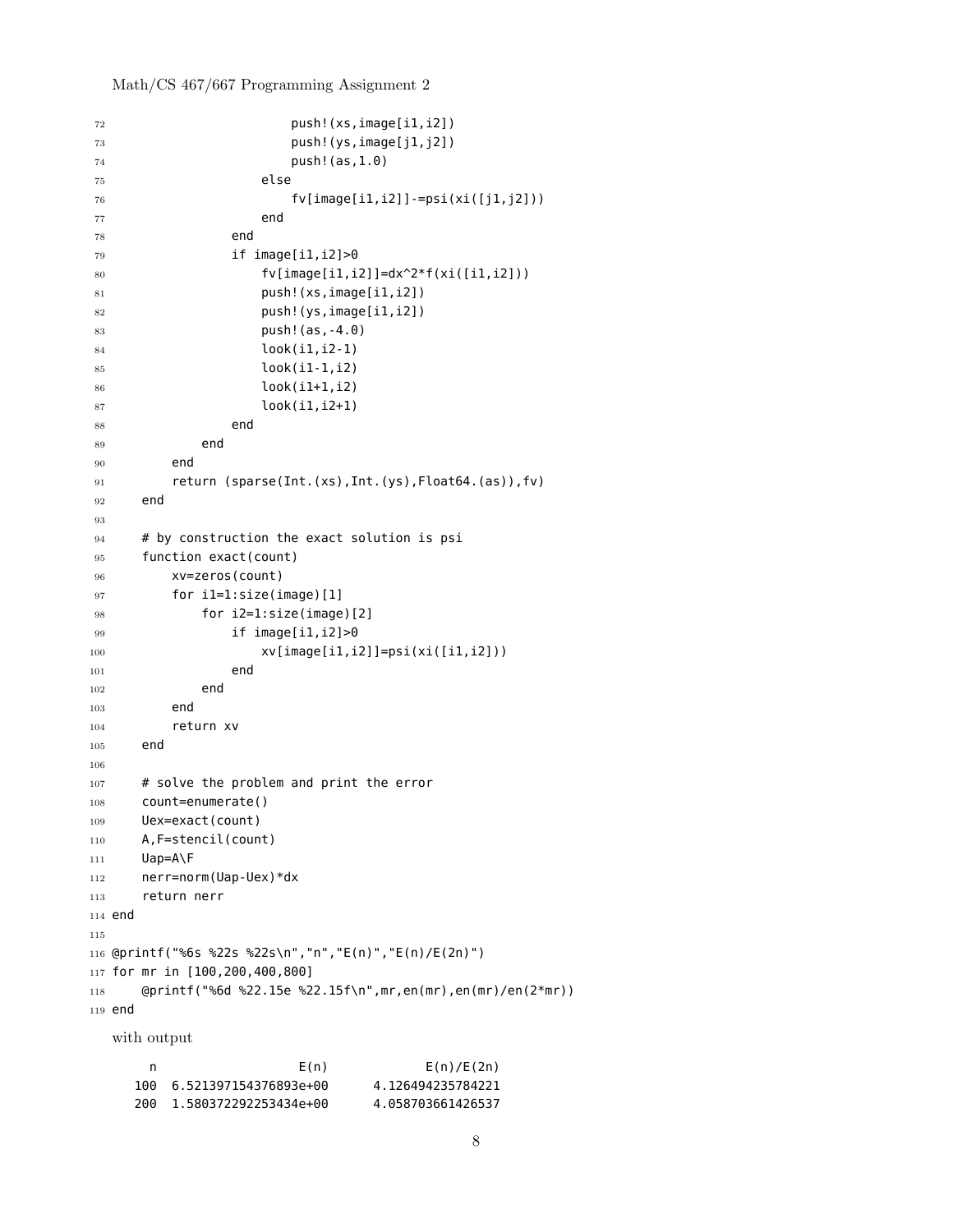| 400 | 3.893785858950766e-01 | 4.027990973798121 |
|-----|-----------------------|-------------------|
| 800 | 9.666818729931737e-02 | 4.014930015395115 |

We note that  $E_n/E_{2n} \approx 4$  for the values of *n* requested. Even though the boundary was resolved to only first order, the values on the boundary were taken directory from the solution  $u_{\text{ex}}$  as given by  $\psi$ . Thus, the values on the shifted boundary remained exact for the solution being approximated.

**5.** [Extra Credit and Math 667] Modify your program to use the the 9-point stencil



Compute  $E_n/E_{2n}$  for  $n = 100, 200, 400$  and 800. What is the apparent order of the method? Is this consistent with the theoretical result you expected? Replace *f* by  $g = f + \frac{1}{12}h^2\Delta f$ . Now what happens?

The Mathematica script

```
1 \text{ psi} = 2*x^4*Cos[3*y] + Exp[2*y]*Sin[2*x]2 f = Simplify[D[psi, {x, 2}] + D[psi, {y, 2}]]3 laplacef = Simplify[D[f, {x, 2}] + D[f, {y, 2}]]
 found \Delta f as
 Wolfram Language 12.1.1 Engine for Linux ARM (32-bit)
 Copyright 1988-2020 Wolfram Research, Inc.
 In[1]:= psi = 2*x^4*Cos[3*y] + Exp[2*y]*Sin[2*x]4 2 y
 Out[1] = 2 \times Cos[3 y] + E Sin[2 x]
 In[2]: = f = Simplify[D[psi, {x, 2}] + D[psi, {y, 2}]]2 2
 Out[2] = 6 \times (4 - 3 \times) Cos[3 y]In[3]: = Laplacef = Simplify[D[f, {x, 2}] + D[f, {y, 2}]]2 4
 Out[3] = 6 (8 - 72 x + 27 x) Cos[3 y]In[4]:=
```
Therefore the modified distribution *g* is

$$
g(x) = f(x) + \frac{1}{2}h^2(8 - (72 - 27x_1^2)x_1^2)\cos 3x_2
$$

This function and changes to add the 9-point stencil were incorporated into the previous code to obtain

```
1 # poisson.jl -- Solve the Poisson Equation
2 #
3 \# del^2 y = f for x such that domain(x)>c
4 \# y = psi for x such that domain(x)=c
5
```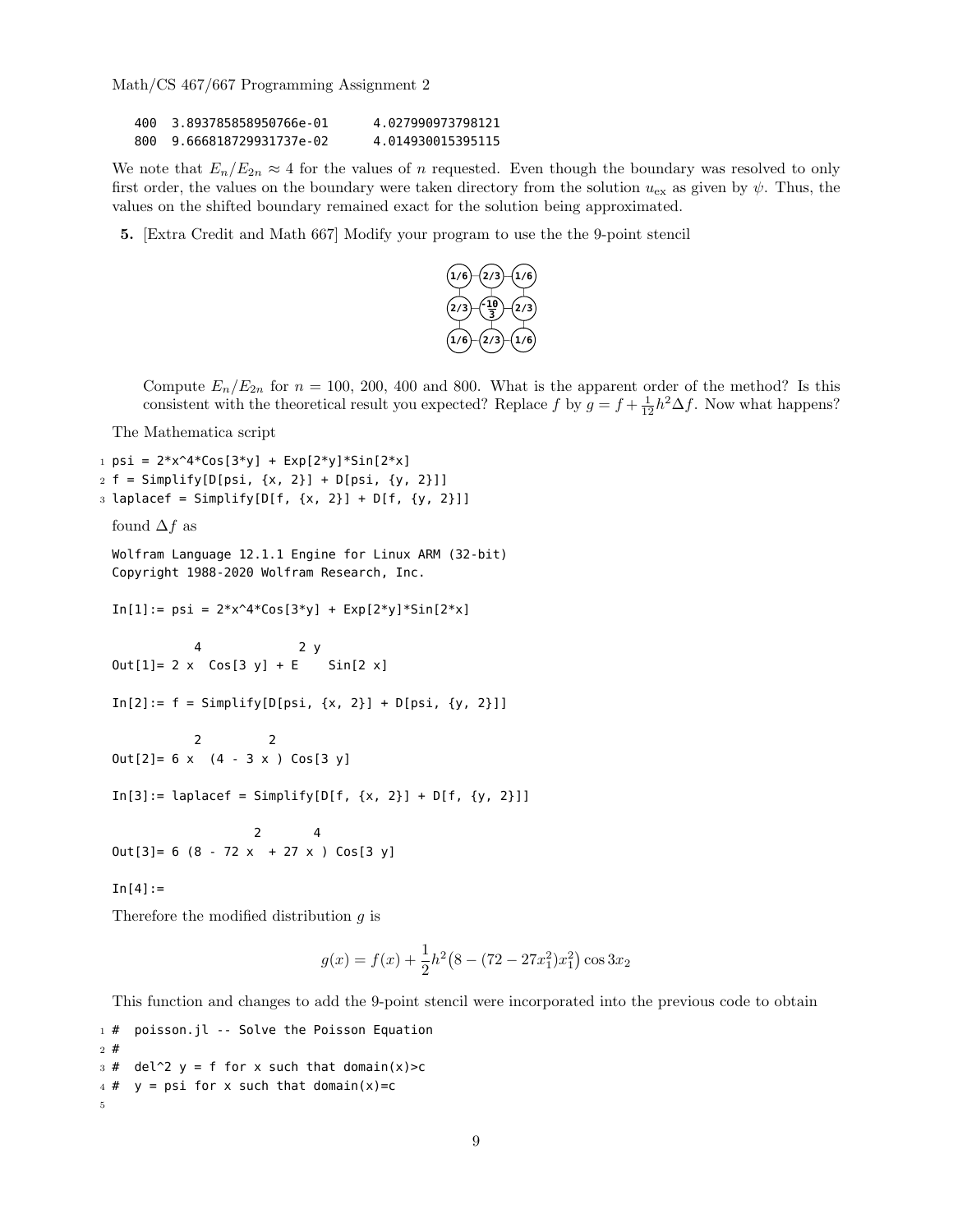Math/CS 467/667 Programming Assignment 2

```
6 using SparseArrays, LinearAlgebra, Plots, Printf
7
8 # specify the distribution
9 function f(x,dx)
10 return 6*x[1]^2*(4-3*x[1]^2)*cos(3*x[2])11 end
12
13 # specify the modified distribution
14 function laplacef(x)
15 return 6*(8-(72-27*x[1]^2)*x[1]^2)*cos(3*x[2])16 end
17 function g(x, dx)18 return f(x, dx) + 1/12*dx^2*laplace f(x)19 end
20
21 function en(mres,f)
22 xmin=[1,1]
23 xmax=[7,4]
24
25 # specify the boundary condition
26 function psi(x)27 return 2*x[1]^4*cos(3*x[2])+exp(2*x[2])*sin(2*x[1])28 end
29
30 # create spatial grid to fit the desired resolution
31 if xmax[1]-xmin[1]<xmax[2]-xmin[2]
32 dx=(xmax[2]-xmin[2])/(mres-1)
33 else
34 dx=(xmax[1]-xmin[1])/(mres-1)
35 end
36 nu=Int.(round.((xmax-xmin)/dx).+1)
37 image=zeros(Int,nu...)
38 xmax=xmin+dx*(nu.-1)
39 x1s=[xmin[1]+(i1-1)*dx for i1=1:size(image)[1]]
40 x2s=[xmin[2]+(i2-1)*dx for i2=1:size(image)[2]]
41 function xi(i)
42 return [x1s[i[1]],x2s[i[2]]]
43 end
44
45 # specify the domain
46 function domain(x)
47 a=[1.5,2.0]
48 b=[6.5,3.0]
49 l=2.6
50 \text{ } c=(a+b)/2
51 w=norm(b-a)
52 CS = (b - c) / n \text{ or } m (b - c)53 S=[2/w 0.0; 0.0 2/l]
54 R=[cs[1] cs[2]; -cs[2] cs[1]]
55 return 2-(x-c)'*R'*S*S*R*(x-c)
56 end
57
58 # count the grid points inside the domain
```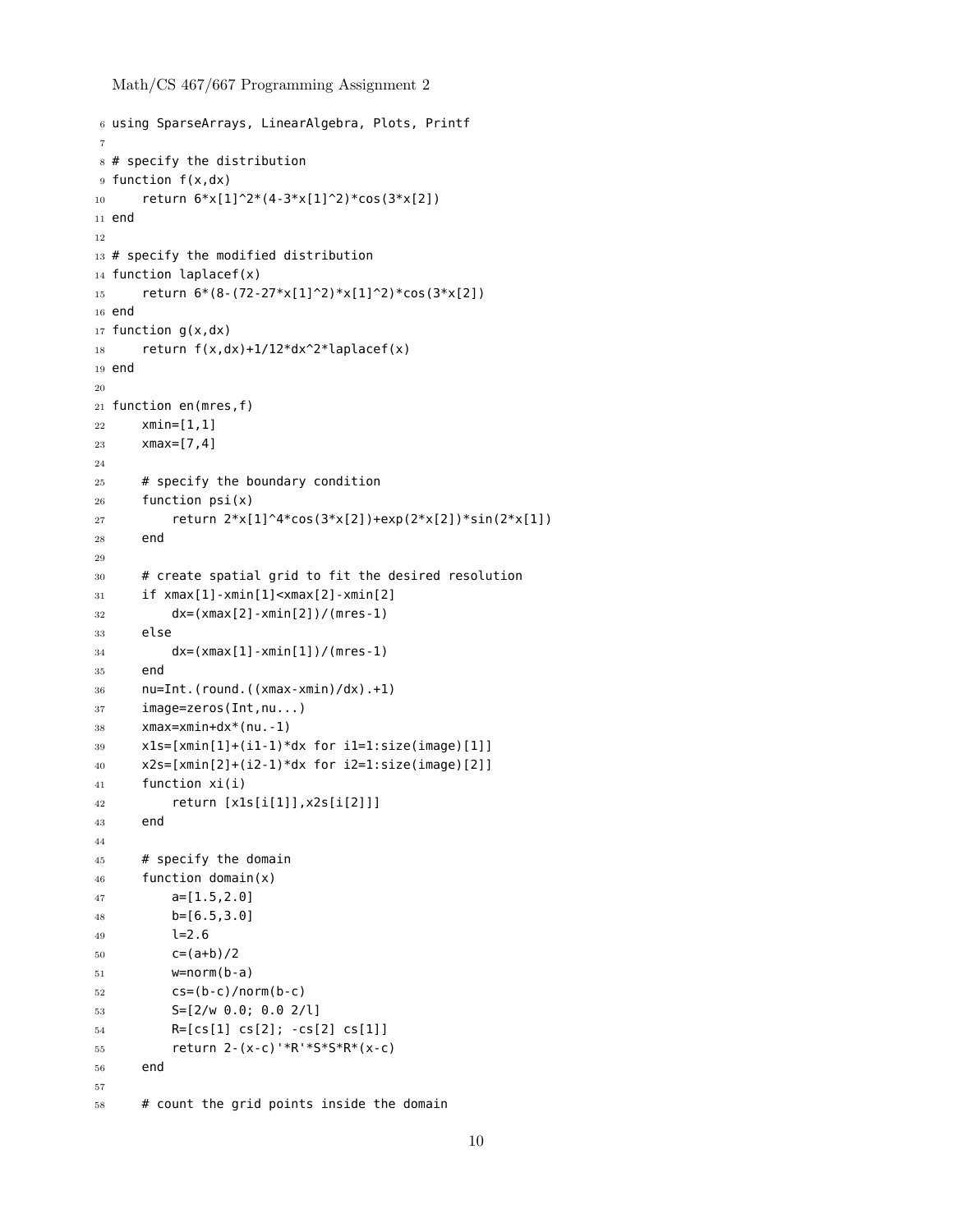Math/CS 467/667 Programming Assignment 2

```
59 function enumerate()
60 count=\theta61 for i1=2:size(image)[1]-1
62 for i2=2:size(image) [2]-163 if domain(xi([i1,i2]))>1.0
64 count+=1
65 image[i1,i2]=count
66 end
67 end
68 end
69 return count
70 end
71
72 # create A and F using the 4-point stencil
73 function stencil(count)
74 xs=[]; ys=[]; as=[]
75 fv=Vector{Float64}(undef,count)
76 for il=1:size(image)[1]
77 for i2=1:size(image)[2]
78 function look(j1,j2,v)
79 if image[j1,j2]>0
80 push!(xs,image[i1,i2])
81 push!(ys,image[j1,j2])
82 push! (as, v)
83 else
84 fv[image[i1,i2]]-=psi(xi([j1,j2]))*v
85 end
86 end
87 if image[i1,i2]>0
88 fv[image[i1,i2]]=dx^2*f(xi([i1,i2]),dx)
89 push!(xs,image[i1,i2])
90 push!(ys,image[i1,i2])
91 push!(as,-10/3)
92 look(i1,i2-1,2/3)
93 look(i1-1,i2,2/3)
94 look(i1+1,i2,2/3)
95 look(i1,i2+1,2/3)
96 look(i1-1,i2-1,1/6)
97 look(i1-1,i2+1,1/6)
98 look(i1+1,i2-1,1/6)
99 look(i1+1,i2+1,1/6)
100 end
101 end
102 end
103 return (sparse(Int.(xs),Int.(ys),Float64.(as)),fv)
104 end
105
106 # by construction the exact solution is psi
107 function exact(count)
108 xv=zeros(count)
109 for il=1:size(image)[1]
110 for i2=1:size(image)[2]
111 if image[i1,i2]>0
```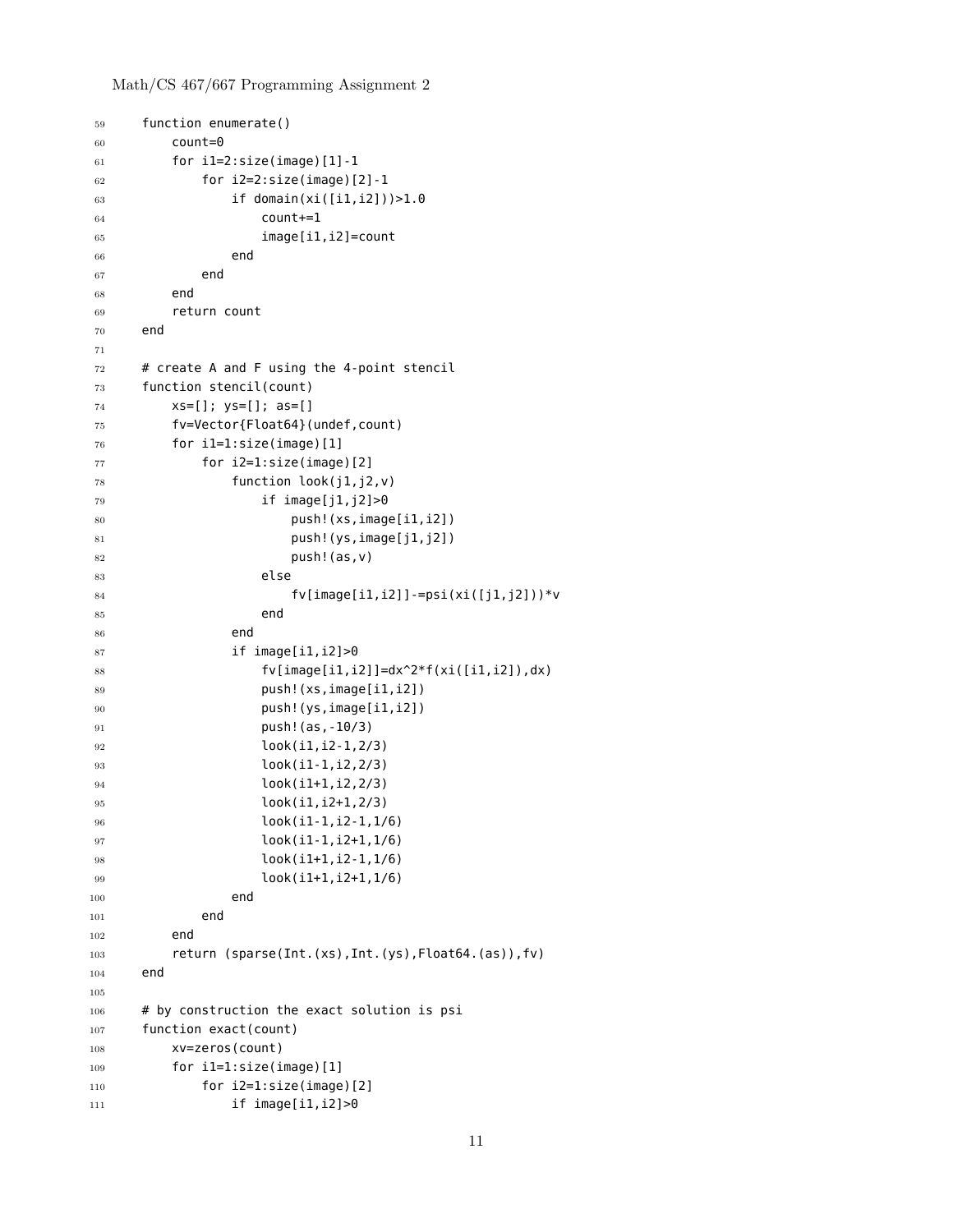Math/CS 467/667 Programming Assignment 2

```
112 \text{XV}[image[i1,i2]]=psi(xi([i1,i2]))
113 end
114 end
115 end
116 return xv
117 end
118
119 # solve the problem and print the error
120 count=enumerate()
121 Uex=exact(count)
122 A,F=stencil(count)
123 Uap=A\F
124 nerr=norm(Uap-Uex)*dx
125 return nerr
126 end
127
128 @printf("Using the original f:\n\n")
129 @printf("%6s %22s %22s\n","n","E(n)","E(n)/E(2n)")
130 e1=en(100,f)
131 for mr in [100,200,400,800]
132 global e1,e2
133 e2=en(mr*2, f)
134 @printf("%6d %22.15e %22.15f\n",mr,e1,e1/e2)
135 e1=e2
136 end
137
138 @printf("\nUsing the modified f+1/12*dx^2*Delta[f]:\n\n")
139 @printf("%6s %22s %22s\n","n","E(n)","E(n)/E(2n)")
140 e1=en(100,g)
141 for mr in [100,200,400,800]
142 global e1,e2
143 e2=en(mr*2,g)
144 @printf("%6d %22.15e %22.15f\n",mr,e1,e1/e2)
145 e1=e2
146 end
  with output
  Using the original f:
      n E(n) E(n)/E(2n)
     100 5.506725039597601e+00 4.137098782611386
     200 1.331059597305939e+00 4.063778334049538
     400 3.275423726125197e-01 4.029621541734892
     800 8.128365634840769e-02 4.015998497012846
  Using the modified f+1/12*dx^2*Delta[f]:
      n E(n) E(n)/E(2n)
     100 5.057645770848039e-03 16.736901026987354
     200 3.021853186974612e-04 16.344990773280824
     400 1.848794672869708e-05 16.133065758602214
     800 1.145966117372282e-06 14.261569231727091
```